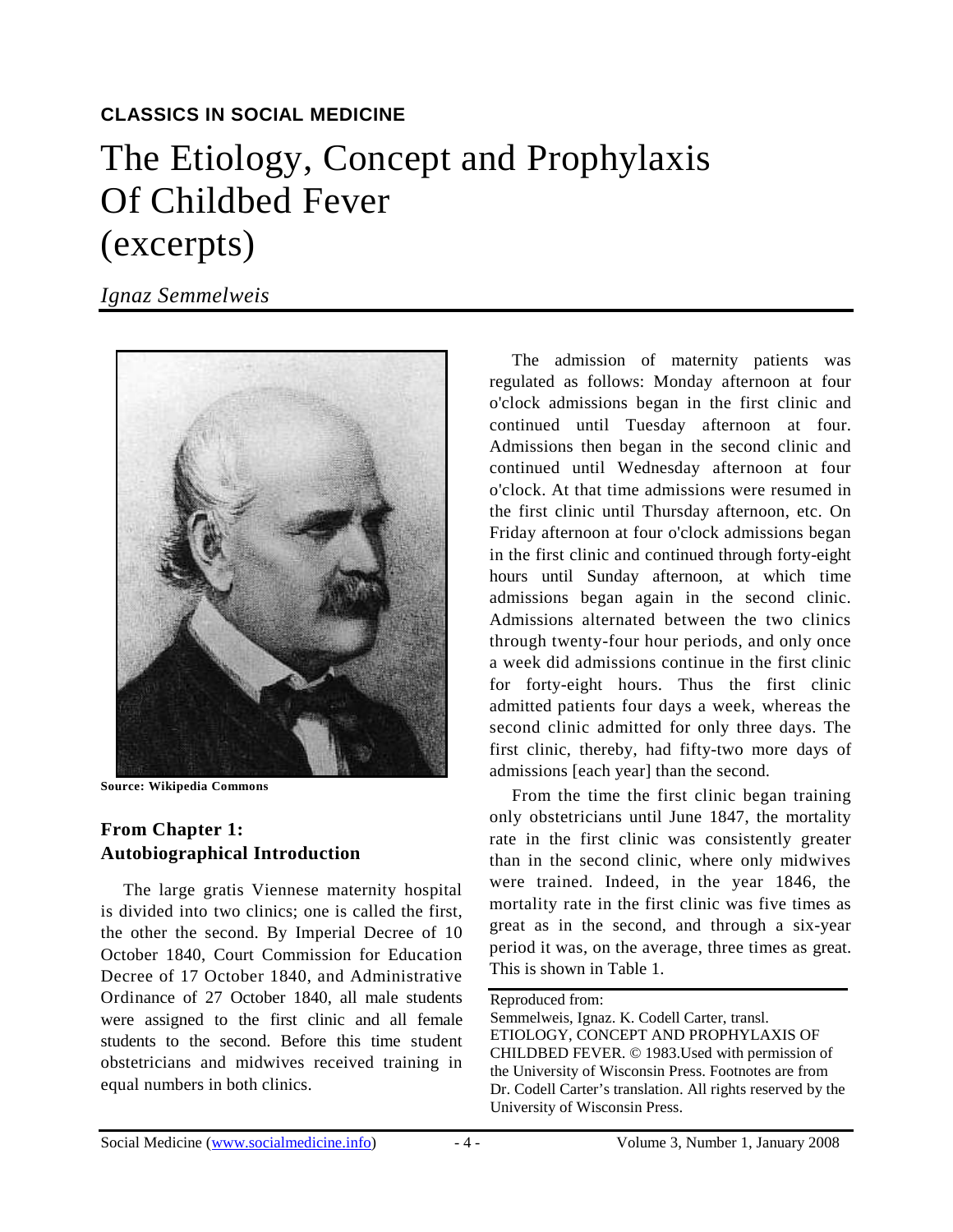| <b>Table 1</b> |               |        |      |               |        |      |  |
|----------------|---------------|--------|------|---------------|--------|------|--|
|                | First clinic  |        |      | Second clinic |        |      |  |
|                | <b>Births</b> | Deaths | Rate | <b>Births</b> | Deaths | Rate |  |
| 1841           | 3,036         | 237    | 7.7  | 2,442         | 86     | 3.5  |  |
| 1842           | 3.287         | 518    | 15.8 | 2.659         | 202    | 7.5  |  |
| 1843           | 3,060         | 274    | 8.9  | 2,739         | 164    | 5.9  |  |
| 1844           | 3,157         | 260    | 8.2  | 2,956         | 68     | 2.3  |  |
| 1845           | 3,492         | 241    | 6.8  | 3.241         | 66     | 2.03 |  |
| 1846           | 4,010         | 459    | 11.4 | 3,754         | 105    | 2.7  |  |
| Total          | 20,042        | 1,989  |      | 17,791        | 691    |      |  |
| Average        |               |        | 9.92 |               |        | 3.38 |  |

The difference in mortality between the clinics was actually larger than the table suggests, because occasionally, for reasons to be examined later, during times of high mortality all ill maternity patients in the first clinic were transferred to the general hospital. When these patients died, they were included in the mortality figures for the general hospital rather than for the maternity hospital. When the transfers were undertaken, the reports show reduced mortality, since only those who could not be transferred because of worthless. the rapid course of their illness were included. In reality, many additional victims should be included. In the second clinic such transfers were never undertaken. Only isolated patients were transferred whose condition might endanger the other patients.

The additional mortality in the first clinic consisted of many hundreds of maternity patients, some of whom I saw die from puerperal processes, but for whose deaths I could find no explanation in the existing etiology

### […]

I was convinced that the greater mortality rate at the first clinic was due to an endemic but as yet unknown cause. That the newborn, whether female or male, also contracted childbed fever convinced me that the disease was misconceived. I was aware of many facts for which I had no explanation. Delivery with prolonged dilation almost inevitably led to death. Patients who delivered prematurely or on the street almost never became ill, and this contradicted my conviction that the deaths were due to endemic causes. The disease appeared sequentially among patients in the first clinic. Patients in the second clinic were healthier, although individuals working there were no more skillful or conscientious in their duties. The disrespect displayed by the employees toward the personnel of the first clinic made me so miserable that life seemed Everything was in question; everything seemed inexplicable; everything was doubtful. Only the large number of deaths was an unquestionable reality.

The reader can appreciate my perplexity during my first period of service when I, like a drowning person grasping at a straw, discontinued supine deliveries, which had been customary in the first clinic, in favor of deliveries from a lateral position. I did this for no other reason than that the latter were customary in the second clinic. I did not believe that the supine position was so detrimental that additional deaths could be attributed to its use. But in the second clinic deliveries were performed from a lateral position and the patients were healthier. Consequently, we also delivered from the lateral position, so that everything would be exactly as in the second clinic.

I spent the winter of 1846-47 studying English. I did this because my predecessor, Dr. Breit, resumed the position of assistant, and I wanted to spend time in the large Dublin maternity hospital. Then, at the end of February 1847, Dr. Breit was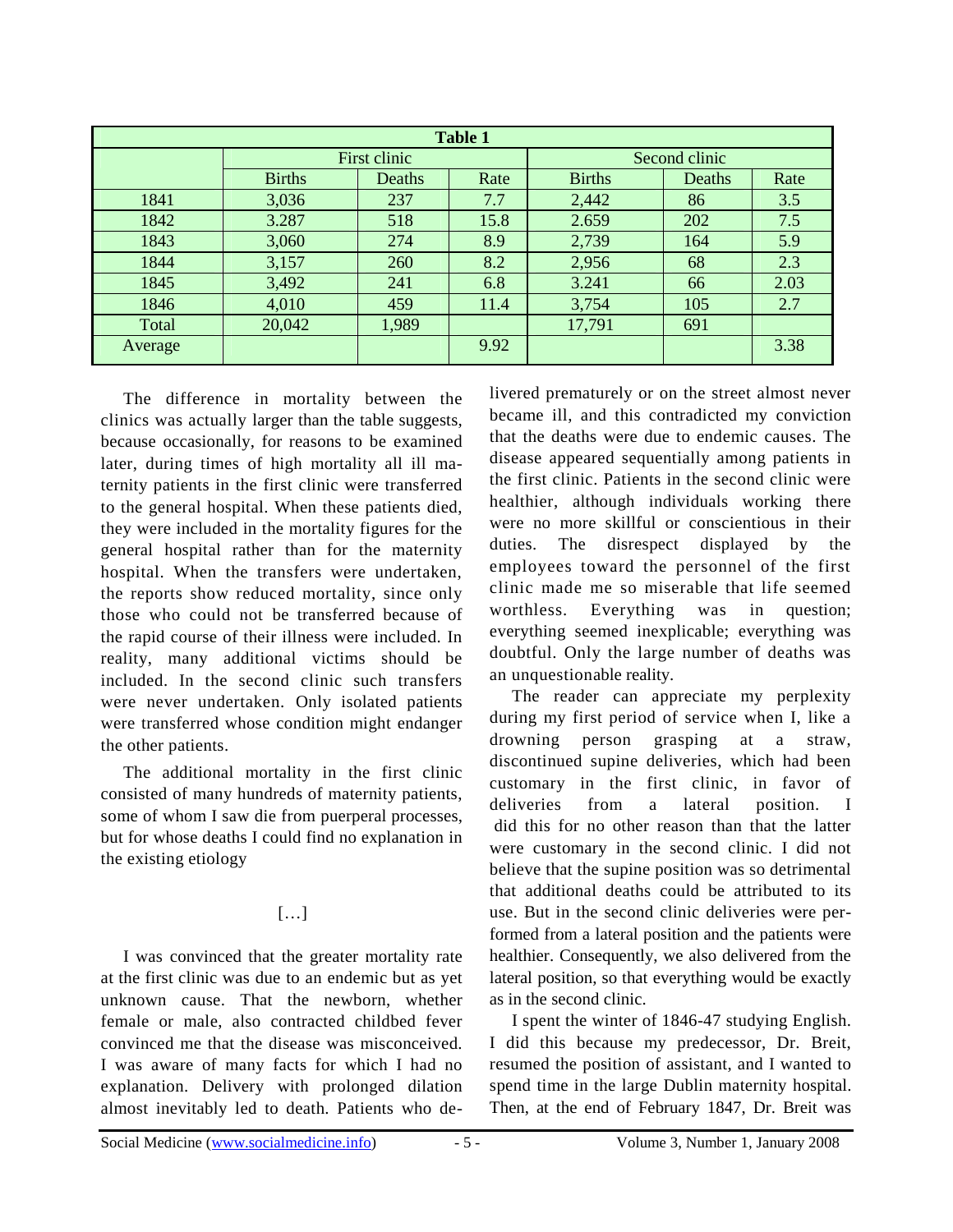named Professor of Obstetrics at the medical school in Tübingen. I changed my travel plans and, in the company of two friends, departed for Venice on 2 March 1847. I hoped the Venetian art treasures would revive my mind and spirits, which had been so seriously affected by my experiences in the maternity hospital.

On 20 March of the same year, a few hours after returning to Vienna, I resumed, with rejuvenated vigor, the position of assistant in the first clinic. I was immediately overwhelmed by the sad news that Professor [Jakob] Kollctschka, whom I greatly admired, had died in the interim.

The case history went as follows: Kolletschka, Professor of Forensic Medicine, often conducted autopsies for legal purposes in the company of students. During one such exercise, his finger was pricked by a student with the same knife that was being used in the autopsy. I do not recall which finger was cut. Professor Kolletschka contracted lymphangitis and phlebitis [inflammation of the lymphatic vessels and of the veins respectively] in the upper extremity. Then, while I was still in Venice, he died of bilateral pleurisy, pericarditis, peritonitis, and meningitis [inflammation of the membranes of the lungs and thoracic cavity, of the fibroserous sac surrounding the heart, of the membranes of the abdomen and pelvic cavity, and of the membranes surrounding the brain, respectively]. A few days before he died, a metastasis also formed in one eye. 1 was still animated by the art treasures of Venice, but the news of Kolletschka's death agitated me still more. In this excited condition I could see clearly that the disease from which Kolletschka died was identical to that from which so many hundred maternity patients had also died. The maternity patients also had lymphangitis, peritonitis, pericarditis, pleurisy, and meningitis, and metastases also formed in many of them. Day and night I was haunted by the image of Kolletschka's disease and was forced to recognize, ever more decisively, that the disease from which Kolletschka died was identical to that from which so many maternity patients died.

newborn disclosed results identical to those obtained in autopsies of patients dying from childbed fever. I concluded that the newborn died of childbed fever, or in other words, that they died from the same disease as the maternity patients. Since the identical results were found in Kolletschka's autopsy, the inference that Kolletschka died from the same disease was confirmed. The exciting cause of Professor Kolletschka's death was known; it was the wound by the autopsy knife that had been contaminated by cadaverous particles. Not the wound, but contamination of the wound by the cadaverous particles caused his death. Kolletschka was not the first to have died in this way. I was forced to admit that if his disease was identical with the disease that killed so many maternity patients, then it must have originated from the same cause that brought it on in Kolletschka. In Kolletschka, the specific causal factor was the cadaverous particles that were introduced into his vascular system. I was compelled to ask whether cadaverous particles had been introduced into the vascular systems of those patients whom I had seen die of this identical disease. I was forced to answer affirmatively.

Because of the anatomical orientation of the Viennese medical school, professors, assistants, and students have frequent opportunity to contact cadavers. Ordinary washing with soap is not sufficient to remove all adhering cadaverous particles. This is proven by the cadaverous smell that the hands retain for a longer or shorter time. In the examination of pregnant or delivering maternity patients, the hands, contaminated with cadaverous particles, are brought into contact with the genitals of these individuals, creating the possibility of resorption. With resorption, the cadaverous particles are introduced into the vascular system of the patient. In this way, maternity patients contract the same disease that was found in Kolletschka.

Suppose cadaverous particles adhering to hands cause the same disease among maternity patients that cadaverous particles adhering to the knife caused in Kolletschka. Then if those particles are destroyed chemically, so that in examinations

Earlier, I pointed out that autopsies of the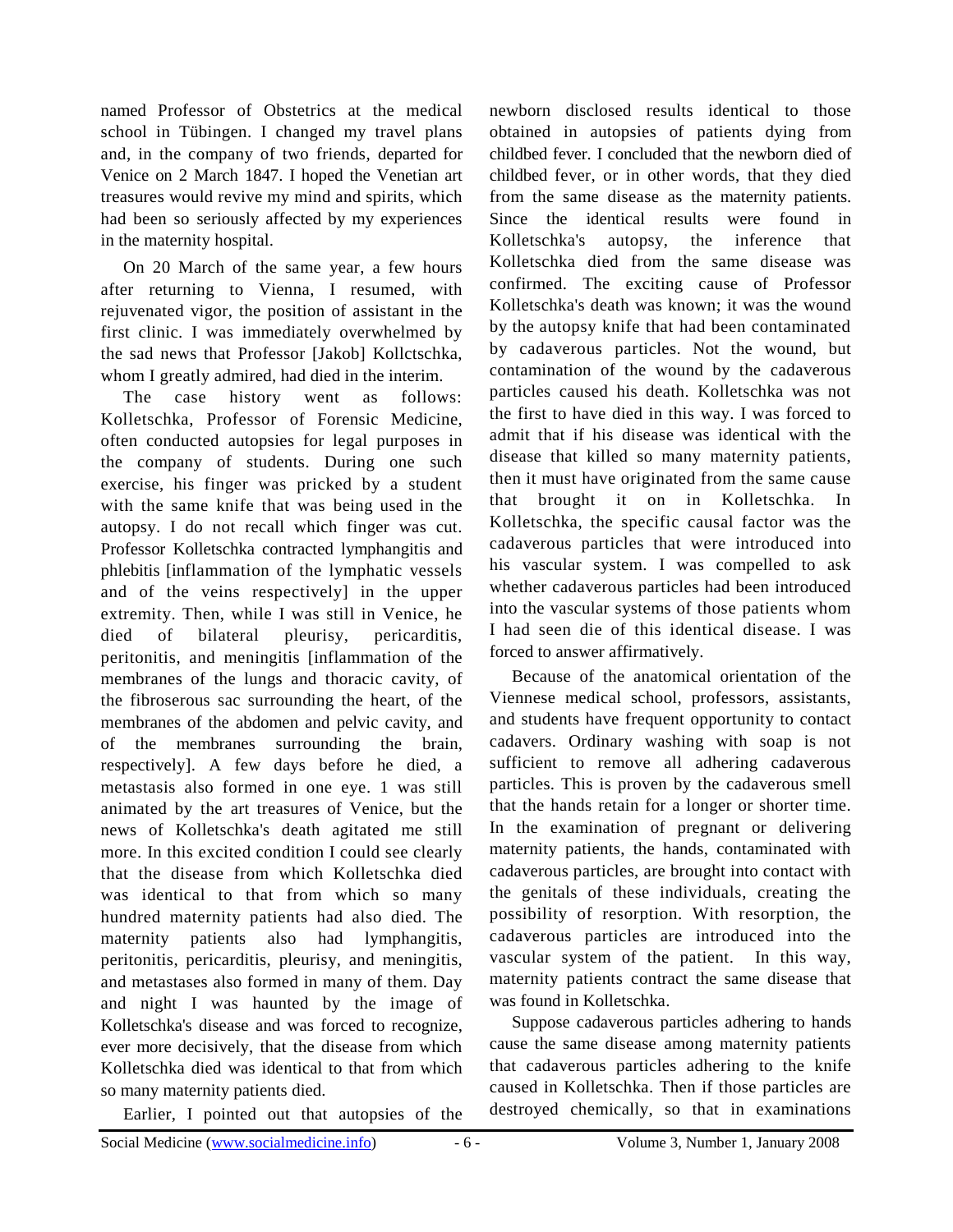| Table 2*        |               |          |      |  |  |  |
|-----------------|---------------|----------|------|--|--|--|
| 1847            | <b>Births</b> |          | Rate |  |  |  |
| June            | 268           | $\sigma$ | 2.38 |  |  |  |
| July            | 250           | 3        | 1.20 |  |  |  |
| August          | 264           |          | 1.89 |  |  |  |
| September       | 262           | 12       | 5.23 |  |  |  |
| October         | 278           | 11       | 3.95 |  |  |  |
| November        | 246           |          | 4.47 |  |  |  |
| 273<br>December |               | 8        | 2.93 |  |  |  |
| Total/Average   | 1,841         | 56       | 3.04 |  |  |  |

\*Table 6 in the German original

patients are touched by fingers but not by cadaverous particles, the disease must be reduced. This seemed all the more likely, since I knew that when decomposing organic material is brought into contact with living organisms it may bring on decomposition.

To destroy cadaverous matter adhering to hands I used *chlorina liquida.* This practice began in the middle of May 1847; I no longer remember the specific day. Both the students and I were required to wash before examinations. After a time I ceased to use *chlorina liquida* because of its high price, and I adopted the less expensive chlorinated lime. In May 1847, during the second half of which chlorine washings were first introduced, 36 patients died—this was 12.24 percent of 294 deliveries. In the remaining seven months of 1847, the mortality rate was below that of the patients in the second clinic (see Table 2).

In these seven months, of the 1,841 maternity patients cared for, 56 died (3.04 percent). In 1846, before washing with chlorine was introduced, of 4,010 patients cared for in the first clinic, 459 died (11.4 percent). In the second clinic in 1846, of 3,754 patients, 105 died (2.7 percent). In 1847, when in approximately the middle of May I instituted washing with chlorine, in the first clinic of 3,490 patients, 176 died (5 percent). In the second clinic of 3,306 patients, 32 died (0.9 percent). In 1848, chlorine washings were employed throughout the year and of 3,556 patients, 45 died (1.27 percent). In the second clinic in the year 1848, of 3,219 patients 43 died (1.33 percent). The mortality rates for the individual months of 1848 are shown in Table 3.

In March and August 1848 not a single patient died. In January 1849, of 403 births 9 died (2.23 percent). In February, of 389 births 12 died (3.08 percent). March had 406 births, and there were 20 deaths (4.9 percent). On 20 March Dr. Carl Braun<sup>[1](#page-3-0)</sup> succeeded me as assistant.

As mentioned, the commissions identified various endemic factors as causes of the greater mortality rate in the first clinic. Accordingly, various measures were instituted, but none brought the mortality rate within that of the second clinic. Thus one could infer that the factors identified by the commissions were not causally responsible for the greater mortality in the first clinic. I assumed that the cause of the greater mortality rate was cadaverous particles adhering to the hands of examining obstetricians. I removed this cause by chlorine washings.

Consequently, mortality in the first clinic fell below that of the second. I therefore concluded that cadaverous matter adhering to the hands of the physicians was, in reality, the cause of the increased mortality rate in the first clinic. Since the chlorine washings were instituted with such

<span id="page-3-0"></span> $1$  Carl Braun (1822-91) was Klein's assistant from 1849 until 1853. He succeeded Klein as Professor of Obstetrics at the University of Vienna and became Rector of the University. Braun was consistently hostile to Semmelweis; he was not conscientious in using the prophylactic measures necessary to prevent childbed fever, and he did not accept Seminelweis's etiological characterization of the disease.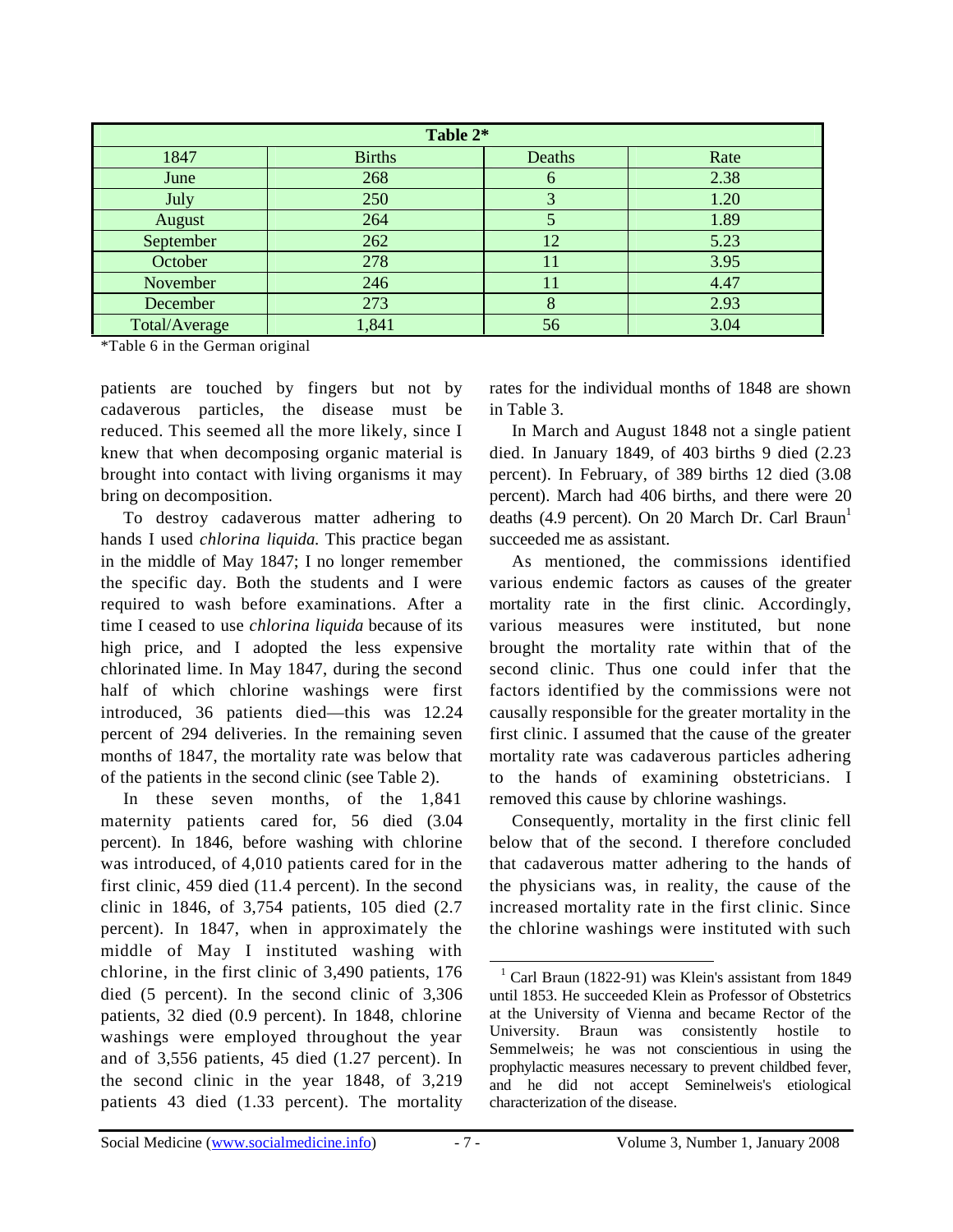| Table 3*  |               |                |      |  |  |  |
|-----------|---------------|----------------|------|--|--|--|
| 1848      | <b>Births</b> | Deaths         | Rate |  |  |  |
| January   | 283           | 10             | 3.53 |  |  |  |
| February  | 291           | $\overline{2}$ | 0.68 |  |  |  |
| March     | 276           | $\overline{0}$ | 0.00 |  |  |  |
| April     | 305           | $\overline{2}$ | 0.65 |  |  |  |
| May       | 313           | 3              | 0.99 |  |  |  |
| June      | 264           | 3              | 1.13 |  |  |  |
| July      | 269           |                | 0.37 |  |  |  |
| August    | 261           | $\overline{0}$ | 0.00 |  |  |  |
| September | 312           | 3              | 0.96 |  |  |  |
| October   | 299           | 7              | 2.34 |  |  |  |
| November  | 310           | 9              | 2.90 |  |  |  |
| December  | 373           | 5              | 1.34 |  |  |  |
| Total     | 3,556         | 45             |      |  |  |  |
| Average   |               |                | 1.27 |  |  |  |

\* Table 7 in the German original

dramatic success, not even the smallest additional changes in the procedures of the first clinic were adopted to which the decline in mortality could be even partially attributed. The instruction system for midwives is so instituted that pupils and instructors have less frequent occasion to contaminate their hands with cadaverous matter than is the case in the first clinic. Thus, the unknown endemic cause of the horrible devastations in the first clinic was the cadaverous particles adhering to the hands of the examiners.

In order to destroy the cadaverous material, it was necessary that every examiner wash in chlorinated lime upon entry into the labor room. Because students in the labor room had no opportunity to contaminate their hands anew, I believed one washing was sufficient. Because of the large number who gave birth each year in the first clinic, patients were seldom alone in the labor room; as a rule several were there simultaneously. For purposes of instruction, those in labor were arranged and examined sequentially. I regarded it as sufficient that after each examination the hands were washed with soap and water only. Within the labor room, it seemed unnecessary for the hands to be washed with chlorine water between examinations. Once the hands had been cleaned of cadaverous particles, they could not become contaminated again.

In October 1847, a patient was admitted with discharging medullary carcinoma [cancer of the innermost part] of the uterus. She was assigned the bed at which the rounds were always initiated. After examining this patient, those conducting the examination washed their hands with soap only. The consequence was that of twelve patients then delivering, eleven died. The ichor from the discharging medullary carcinoma was not destroyed by soap and water. In the examinations, ichor was transferred to the remaining patients, and so childbed fever multiplied. Thus, childbed fever is caused not only by cadaverous particles adhering to hands but also by ichor from living organisms. It is necessary to clean the hands with chlorine water, not only when one has been handling cadavers but also after examinations in which the hands could become contaminated with ichor. This rule, originating from this tragic experience, was followed thereafter. Childbed fever was no longer spread by ichor carried on the hands of examiners from one patient to another.

A new tragic experience persuaded me that air could also carry decaying organic matter. In November of the same year, an individual was admitted with a discharging carious left knee. In the genital region this person was completely healthy. Thus the examiners' hands presented no danger to the other patients. But the ichorous exhalations of the carious knee completely satu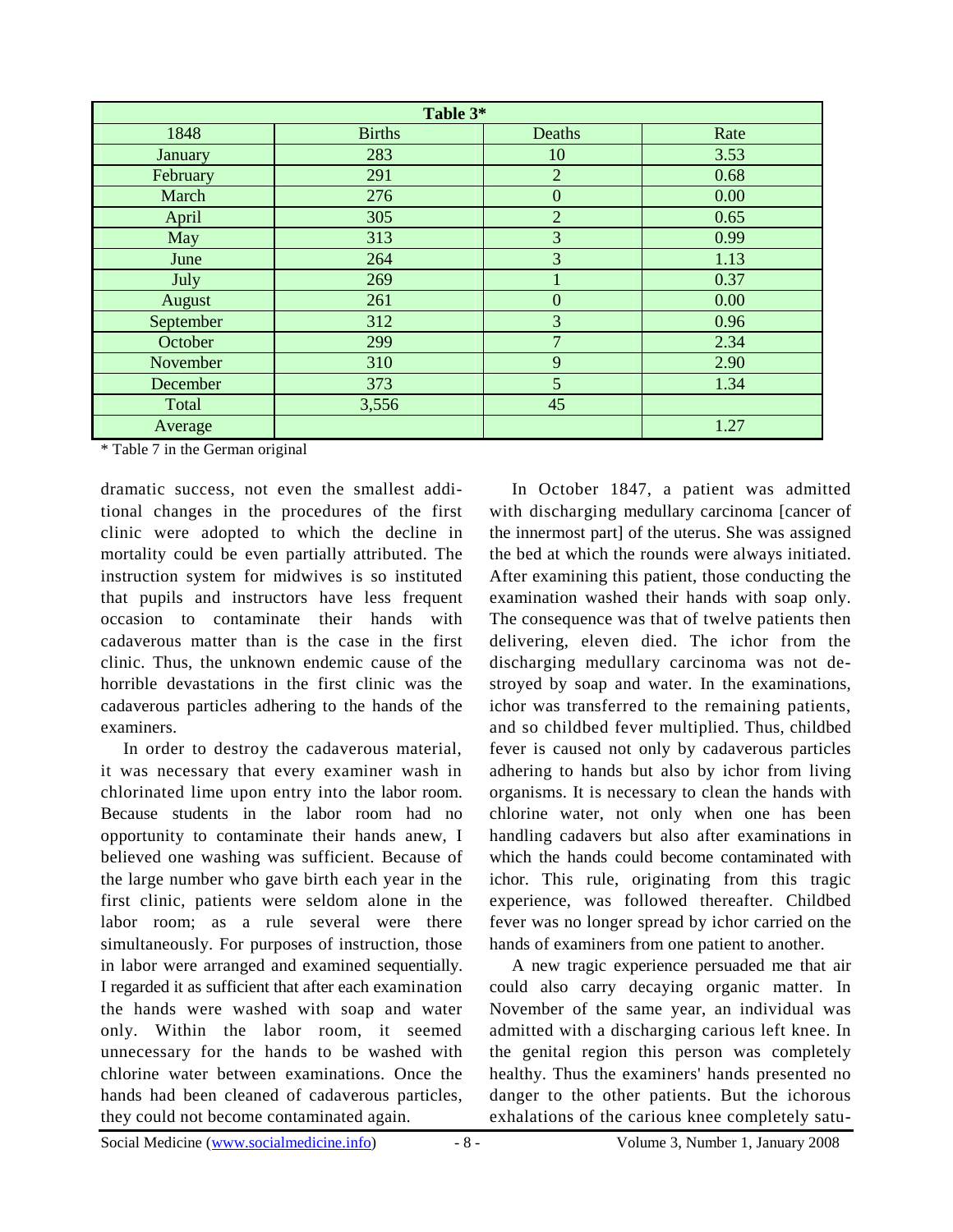rated the air of her ward. In this way the other patients were exposed and nearly all the patients in that room died. The reports of the first clinic indicate that eleven patients died in November and eight more in December. These deaths were largely due to ichorous exhalations from this individual. The ichorous particles that saturated the air of the maternity ward penetrated the uteruses already lacerated in the birth process. The particles were resorbed, and childbed fever resulted. Thereafter, such individuals were isolated to prevent similar tragedies.

The maternity hospital in Vienna was opened on 16 August 1784. In the eighteenth century and in the early decades of the nineteenth century, medicine was concerned with theoretical speculation, and the anatomical foundations were neglected. Thus in 1822, of 3,066 patients only 26 died (.84 percent). In 1841, after the Viennese medical school adopted an anatomical orientation, of 3,036 patients 237 died (7.7 percent). In 1843 of 3,060 patients 274 died (8.9 percent). In 1827, of 3,294 patients 55 died (1.66 percent). In 1842 of 3,287 patients 518 died (15.8 percent). From 1784 until 1823, over a period of twenty-five years, less than 1 percent of the patients cared for in the maternity hospital died. This is shown in Table 4.

This table provides unchallengeable proof for my opinion that childbed fever originates with the spread of animal-organic matter. At the time when the educational system limited opportunities for spreading decaying animal-organic matter, the patients cared for in the maternity hospital were much healthier.

As the Viennese medical school adopted an anatomical orientation, the health of the maternity patients worsened. When the number of births and of students became so great that one professor could not supervise the births and give instruction, the maternity hospital was divided into two clinics. At that time the same number of male and female students were assigned to each clinic. On 10 October 1840, by imperial decree, all males were assigned to the first clinic and all female students to the second. I am not able to say in which year the maternity hospital was

divided. Colleagues who taught obstetrics in the second clinic when male students were still admitted report that there was, at that time, no significant difference in mortality between the clinics. The consistently unfavorable health of patients in the first clinic dates from 1840, when all male students were assigned to the first clinic and all female students to the second. After what has been reported, it would be superfluous to explain these facts further.

Table 1 indicates the difference in mortality rates between the patients of the two clinics after the first was devoted exclusively to training obstetricians and the second to training midwives. This would be the place to provide a similar table for the years during which female and male students were divided equally between both clinics. It would show that during this time the mortality rate was not consistently larger in the first clinic. However, I do not have access to the necessary data. The reports were prepared in triplicate in both clinics. One copy remained in the institution; one copy was sent to the governmental administration. Those who now have these reports would do a service to science if they would release them to the public.<sup>[2](#page-5-0)</sup> I possess the reports of both clinics only for 1840, when the male and female students were separated, and for the preceding year (see Table 5). The variation in mortality for both clinics can be traced to the activities of those in the process of becoming physicians. I was obstructed in disclosing this information because at the time it was construed as a basis for personal denunciation.

Professor Skoda assigned various responsibilities to the above-mentioned commission of the Viennese medical college. Among these were the

<span id="page-5-0"></span> $2$  On page 130; German edition, page 139, Semmelweis reports that he has just obtained this information and proceeds to give the table that he here omits. He refers back to this page and apologizes for not including the information where it was first needed. The figures for 1839 and 1840 were made public in Carl Haller's report on the operation of the Vienna General Hospital published in the *Zeitschrift der k. k. Gesellschaft der Ärzte zu Wien,* 5, no. 2 (1849): 535-46.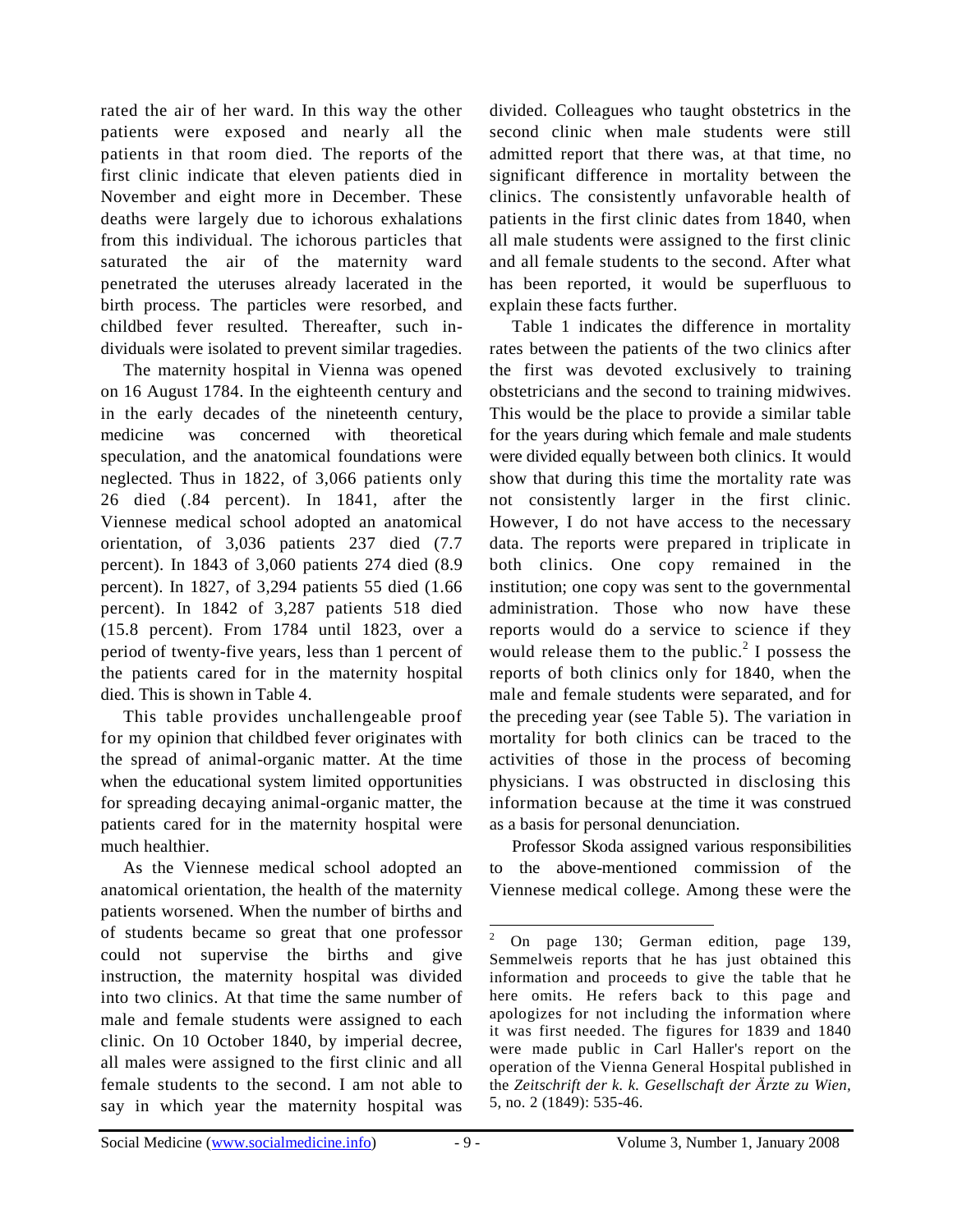construction of a table showing, as far as the data was available, the number of deliveries and of deaths month by month, and a list of the assistants and students in the sequential order in which they served and practiced in the maternity hospital. Professor [Karl] Rokitansky<sup>[3](#page-6-0)</sup> has directed the pathological-anatomical division since 1828. From his recollections, and from autopsy reports, and with the help of other physicians and of the assistants and students who participated in the examination of corpses, it would be possible to determine whether the number of diseased patients corresponded to the activities of assistants and students in the autopsy room. As mentioned above, higher authorities prevented the commission from carrying out this assignment .

In consequence of my conviction I must affirm that only God knows the number of patients who went prematurely to their graves because of me. I have examined corpses to an extent equaled by few other obstetricians. If I say this also of another physician, my intention is only to bring to consciousness a truth that, to humanity's great misfortune, has remained unknown through so many centuries. No matter how painful and oppressive such a recognition may be, the remedy does not lie in suppression. If the misfortune is not to persist forever, then this truth must be made known to everyone concerned.

After it was realized that the additional deaths in the first clinic were explained by cadaverous and ichorous particles on the examiners' contaminated hands, various unexplained phenomena could be accounted for quite naturally. In the morning hours the professor and the students made general rounds; in the afternoons the assistant and the students made rounds. As part of their instruction, the students examined all patients who were pregnant or in labor. The

assistant was also obliged, before the morning visit of the professor, to examine those in labor and to report on them to the professor. Between these visits the assistant and the students would assume responsibility for necessary examinations. When, therefore, dilation extended over a long period and the patient spent one or more days in the labor room, she was certain to be examined repeatedly by persons whose hands were contaminated with cadaverous and ichorous particles. In this way childbed fever was induced, and as I have mentioned, these individuals died almost without exception. Once the chlorine washings were adopted and the patients were examined only by persons with clean hands, patients with extended periods of dilation stopped dying, and extended labor was no more dangerous than in the second clinic.

In order to make my next point intelligible, I must partially explain how I conceive of childbed fever. For now it is sufficient to observe that foul animal-organic particles are resorbed, and that in consequence of this resorption, disintegration of the blood [*Blutentmitschung*] sets in. We have already noted that those with extended periods of dilation contracted rapidly developing childbed fever either during birth or directly thereafter. In other words, the resorption of foul animal-organic particles and the resulting disintegration of the mother's blood occurred at a time when the fetal blood was in organic exchange through the placenta with the blood of the mother. In this way, blood disintegration, from which the mother was suffering, was transmitted to the child. In consequence the newborn, whether female or male, died from a disease identical to that of the mother and in numbers equal to the mothers. Childbed fever originates in the mother because foul animalorganic matter is resorbed and leads to blood disintegration. In the infant the situation is somewhat different. The fetus, as yet unborn and in the birth canal, does not resorb foul animal-organic matter when it is touched by the examiner's contaminated fingers, but only when its blood is organically mixed with the mother's blood that has already become contaminated.

<span id="page-6-0"></span><sup>3</sup> Karl Rokitansky (1804-1878) was Professor of Pathological Anatomy at the University of Vienna from 1844 until 1875 and was Rector of the University in 1853. He was one of the outstanding anatomists of the century—he is said to have performed more than 30,000 autopsies. Rokitansky also supported Semmelweis against the older members of the faculty until Semmelweis left Vienna in 1850.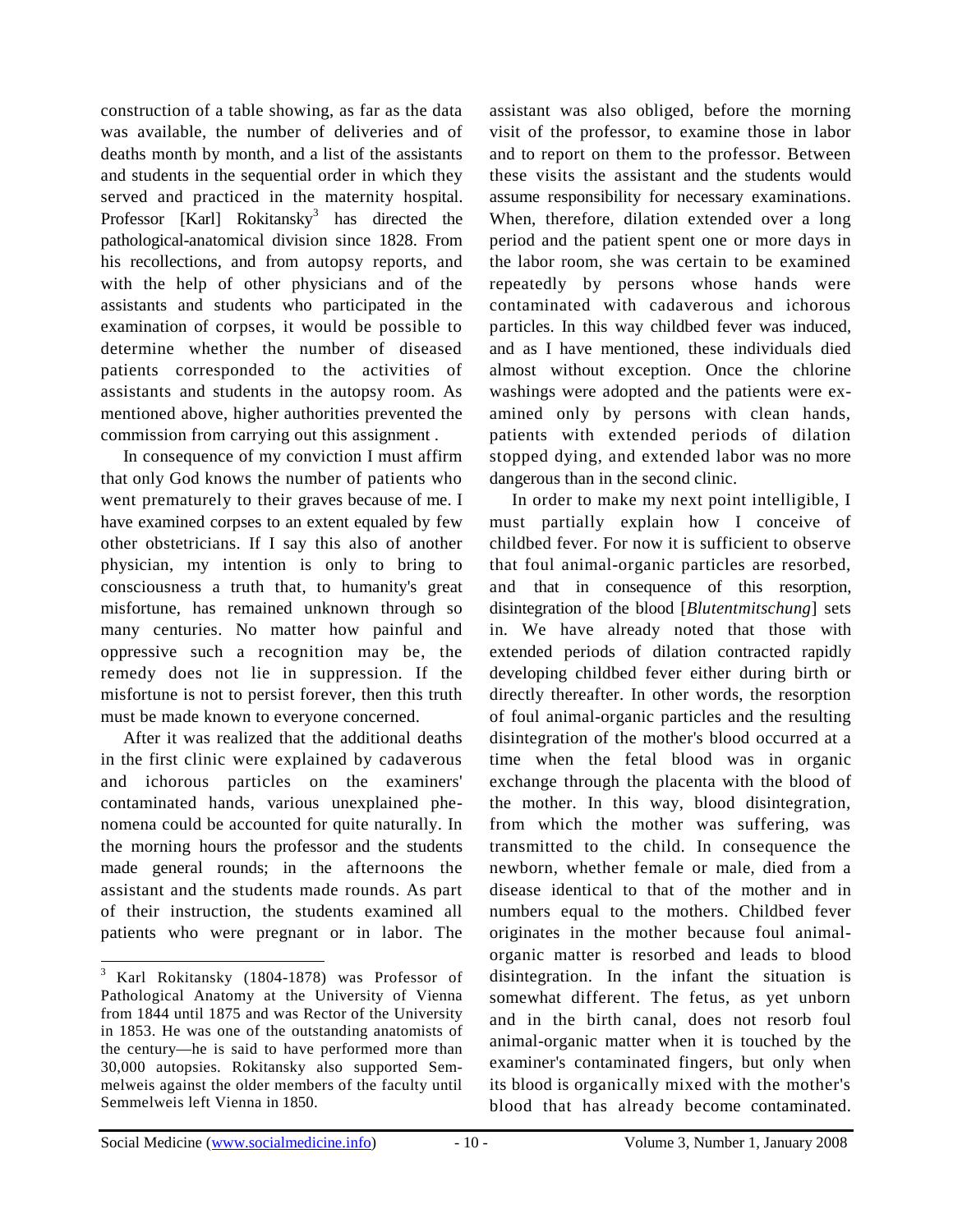| Table 4* |               |                |      |      |               |        |       |
|----------|---------------|----------------|------|------|---------------|--------|-------|
|          | <b>Births</b> | Deaths         | Rate | Year | <b>Births</b> | Deaths | Rate  |
| 1784     | 284           | 6              | 2.11 | 1817 | 2,735         | 25     | 0.91  |
| 1785     | 899           | 13             | 1.44 | 1818 | 2,568         | 56     | 2.18  |
| 1786     | 1,151         | $\overline{5}$ | 0.43 | 1819 | 3,089         | 154    | 4.98  |
| 1787     | 1,407         | $\overline{5}$ | 0.35 | 1820 | 2,998         | 75     | 2.50  |
| 1788     | 1,425         | $\overline{5}$ | 0.35 | 1821 | 3,294         | 55     | 1.66  |
| 1789     | 1,246         | $\overline{7}$ | 0.56 | 1822 | 3,066         | 26     | 0.84  |
| 1790     | 1,326         | 10             | 0.75 | 1823 | 2,872         | 214    | 7.45  |
| 1791     | 1,395         | $\bf 8$        | 0.57 | 1824 | 2,911         | 144    | 4.94  |
| 1792     | 1,574         | 14             | 0.89 | 1825 | 2,594         | 229    | 4.82  |
| 1793     | 1,684         | 44             | 2.61 | 1826 | 2,359         | 192    | 8.12  |
| 1794     | 1,768         | $\overline{7}$ | 0.39 | 1827 | 2,367         | 51     | 2.15  |
| 1795     | 1,798         | 38             | 2.11 | 1828 | 2,833         | 101    | 3.56  |
| 1796     | 1,904         | 22             | 1.16 | 1829 | 3,012         | 140    | 4.64  |
| 1797     | 2,012         | $\overline{5}$ | 0.24 | 1830 | 2,797         | 111    | 3.97  |
| 1798     | 2,046         | 5              | 0.24 | 1831 | 3,353         | 222    | 6.62  |
| 1799     | 2,067         | 20             | 0.96 | 1832 | 3,331         | 105    | 3.15  |
| 1800     | 2,070         | 41             | 1.98 | 1833 | 3,907         | 205    | 5.25  |
| 1801     | 2,106         | 17             | 0.80 | 1834 | 4,218         | 355    | 8.41  |
| 1802     | 2,346         | 9              | 0.38 | 1835 | 4,040         | 227    | 5.61  |
| 1803     | 2,215         | 16             | 0.72 | 1836 | 4,144         | 331    | 7.98  |
| 1804     | 2,022         | $\,8\,$        | 0.39 | 1837 | 4,363         | 375    | 8.59  |
| 1805     | 2,112         | 9              | 0.40 | 1838 | 4,560         | 179    | 3.92  |
| 1806     | 1,875         | 13             | 0.73 | 1839 | 4,992         | 248    | 4.96  |
| 1807     | 925           | 6              | 0.64 | 1840 | 5,166         | 328    | 6.44  |
| 1808     | 855           | $\overline{7}$ | 0.81 | 1841 | 5,454         | 330    | 6.05  |
| 1809     | 912           | 13             | 1.42 | 1842 | 6,024         | 730    | 12.11 |
| 1810     | 744           | 6              | 0.80 | 1843 | 5,914         | 457    | 7.72  |
| 1811     | 1,050         | 20             | 1.90 | 1844 | 6,244         | 336    | 5.38  |
| 1812     | 1,419         | 9              | 0.63 | 1845 | 6,756         | 313    | 4.63  |
| 1813     | 1,945         | 21             | 1.08 | 1846 | 7,027         | 567    | 8.06  |
| 1814     | 2,062         | 66             | 3.20 | 1847 | 7,039         | 210    | 2.98  |
| 1815     | 2,591         | 19             | 0.73 | 1848 | 7,095         | 91     | 1.28  |
| 1816     | 2,410         | 12             | 0.49 |      |               |        |       |

\*Table 8 in the German original

This explains why an infant never dies of childbed fever while the mother remains healthy; childbed fever does not arise in the newborn through direct resorption. Both become ill while the child and mother are in organic interchange through the placenta and when the blood of the mother has disintegrated through the resorption of foul animal-organic matter. The mother can become ill while the child remains healthy if the organic interchange between them is ended by the birth

process before disintegration of the mother's blood has begun.

[…]

#### **Epilogue**

I do not undertake these polemics because of pugnaciousness. My four years of silence prove this. Given the opposition to my beliefs,